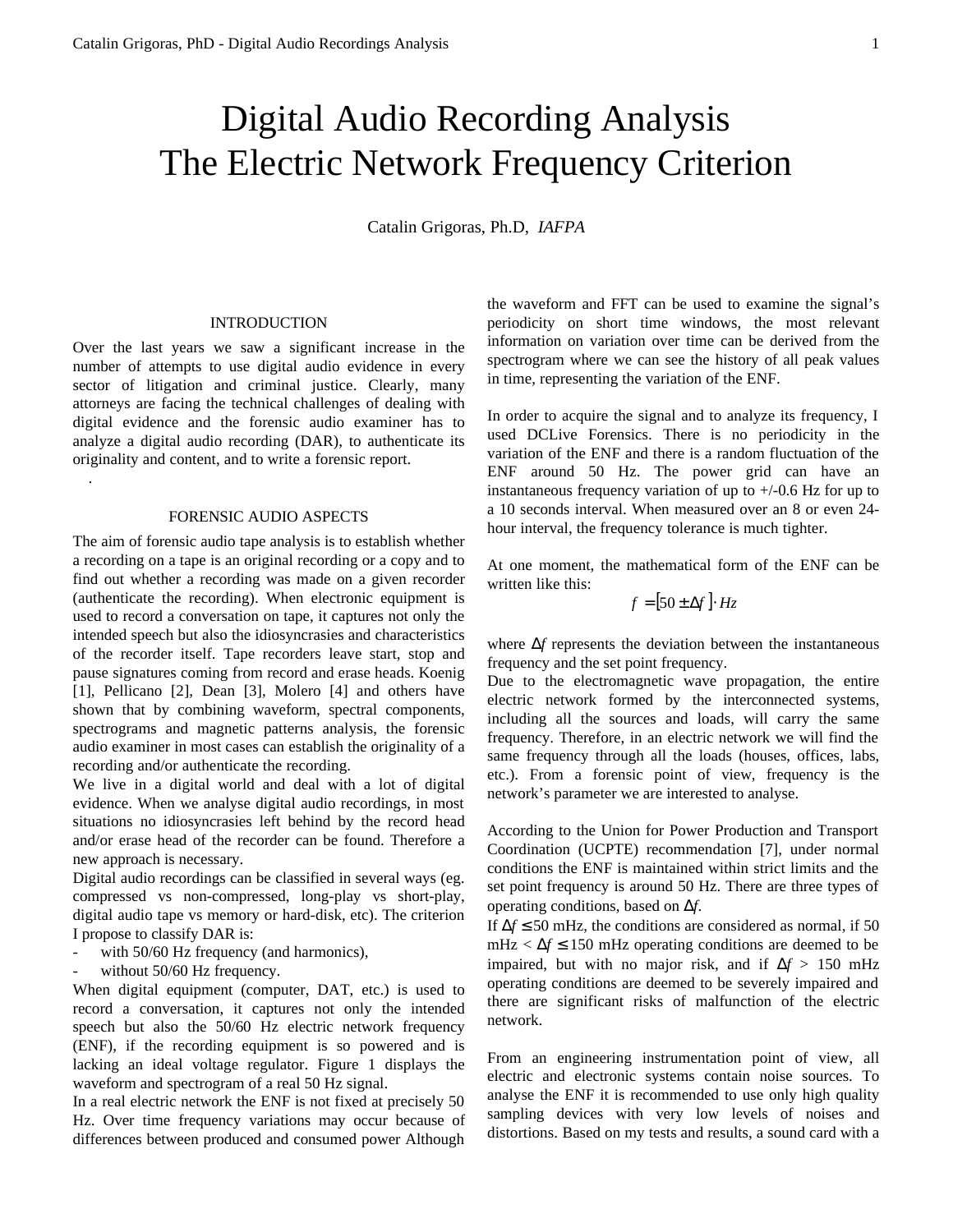signal to noise ratio less than -94 dB and total harmonic distorsions less than 0.003 % will offer you the possibility to analyse ENF without relevant errors and distorsions.



Fig.1. The waveform and spectrogram of a real 50 Hz signal

The signal's downsampling operation to 120 Hz is combined with a fft-band pass filter with the cut frequencies below 49 Hz and above 51 Hz. This filter eliminates the other signals on 0 – 60 Hz band and does not modify the ENF component which is around 50 Hz. For this purposes I used the "Change Sample Rate / Resolution" function in DCLive Forensics



Figure 2. Spectrograms comparison

The tests I've made on different locations of the same electric network (in the lab, the same building, the same town and in three different cities all connected to the same electric network) showed that for all consumers, at any moment in time, the ENF value is the same. In the following figures are presented the most relevant tests, including system configuration and obtained results. In order to record and analyse the audio signal I used DCLive Forensics software. For three simultaneous recordings in the same electric network, the obtained results have a great degree of correlation and an example is presented in figure 2.Figure 2 shows that at any one moment in time, all the loads of the electric network experience the same ENF.

## A CASE WORK EXAMPLE

In a recent forensic case I was asked to analyse a digital recording brought to the court as evidence, to establish the authenticity of the recording and its originality. The evidence was an audio file on a CD, WAV PCM format, 16 bit, sampled at 8 KHz, containing more than three hours of conversation between two persons (speaker A and B) and it was made using a recording system installed in a room in an office building. I found that the system allows the audio signal to be picked-up from the room with a small electret microphone, amplified and saved in a WAV PCM format (no compression), 16 bit, 8 KHz, on the hard-disk of a notebook. Speaker A, who had previously been recorded by speaker B with this system, claimed that the recording was altered and that the claimed date of recording was not correct; he indicated another date. Information on both dates was given to the investigator.

I established the period of time on which to verify the ENF and tested whether there were any differences in the frequency variations between the ENF reference monitoring system and the frequency variations measured in the company's buiding. I asked the electricity company if there was any break in the network over the last couple of months and I checked whether the building used it's own private power supply or was connected to the network. I started by comparing the evidence with my ENF database to see if there was any match.

I analysed the audio file by using DCLive Forensics software, down sampled the evidence to 120 Hz (with "Change Sample Rate / Resolution" function), band-pass filtered the audio with cut frequencies around 49 and 51 Hz (with "Band Pass Filter" having the following settings: Low Freq = 49 Hz, High Freq  $= 51$  Hz, Filter Slope  $= 24$  dB/Octave, Butterworth), computed the spectrogram with a 4096 points FFT, made a vertical zoom around 50 Hz and compared with the ENF database. The resulting 2D-spectrograms are presented in figures 3, 4 and 5.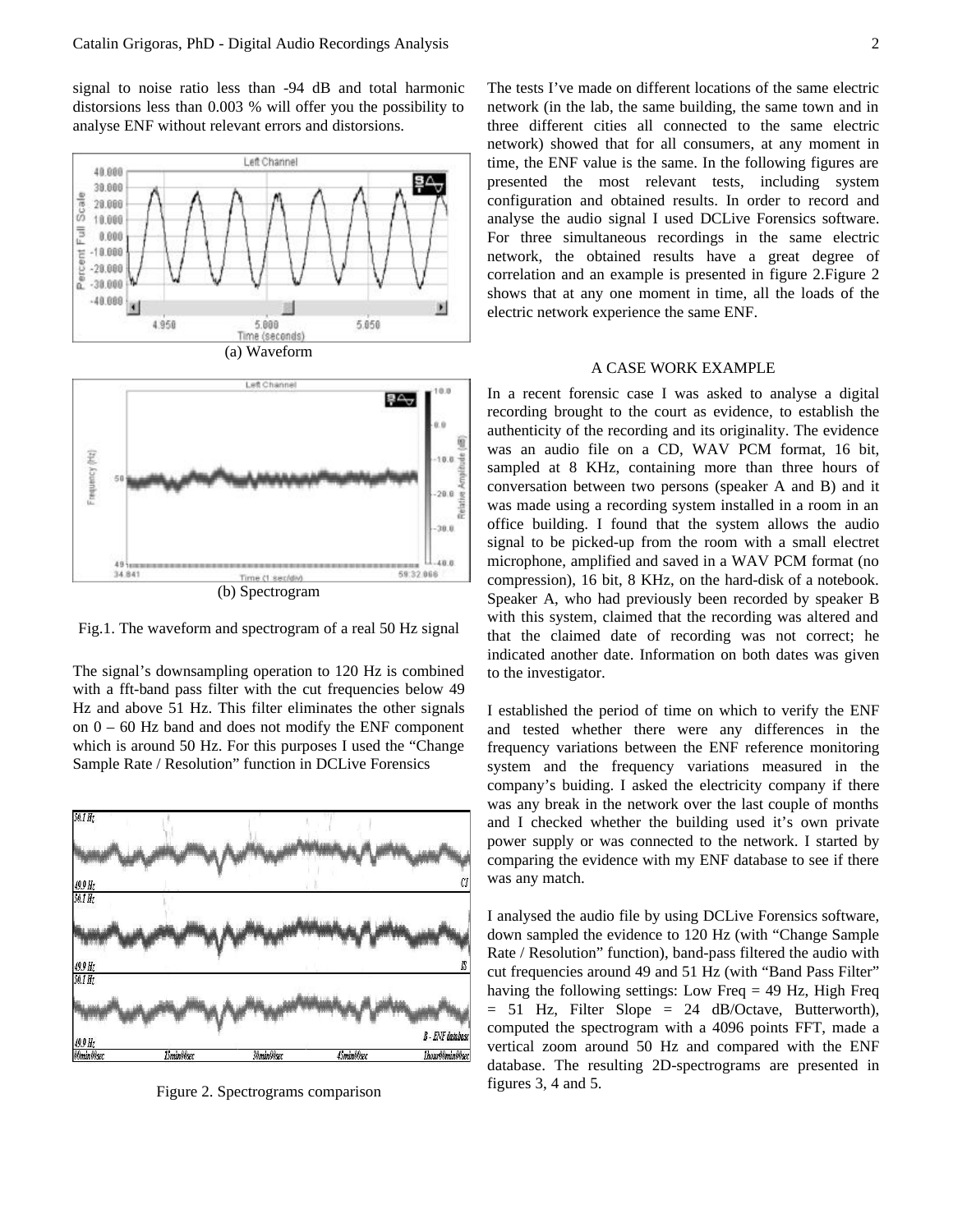

Figure 3. Real case analysis – ENF spectrogram claimed by speaker B



Figure 4. Real case analysis – Evidence ENF



Figure 5. Real case analysis – ENF spectrogram claimed by speaker A

The conclusion is that the evidence had not been recorded on the date claimed by speaker B and there were matches with the date and time claimed by speaker A. I also checked the evidence's ENF continuity and I discovered more than ten major discontinuities.

I asked speaker A to listen to the evidence, to indicate in the transcription where there are any irregularities and to write down what the original wording was. He indicated more than twenty deletions of words and expressions. The discontinuities in ENF that I had discovered matched his indications.

# APPLICABILITY OF THE ENF CRITERION

The space necessary to save the ENF reference as WAV PCM, 16 bit, 120 Hz, is presented in table 1.

In order to save the reference over one month less than 630 MB is needed which can be saved on a CD and for one year this amounts to twelve CDs. It will be the examiner's choice to save and to configure the entire reference database for fast access.

Table 1. HDD Space over maximum one day

| Hours    | Seconds  | Capacity [MB] |
|----------|----------|---------------|
| 1 hour   | 3600     | 0.843         |
| 8 hours  | 28800    | 6.744         |
| 16 hours | 57600    | 13.488        |
| 24 hours | 86400    | 20.232        |
| 1 week   | 604800   | 141.624       |
| 1 month  | 2678400  | 627.192       |
| 1 year   | 31536000 | 7384.68       |

The entire work to verify or identify the real date and time when a DAR was created needs hours of searching and to optimise it I propose an automatic system like the one presented in figure 6.



Figure 6. An automatic system to identify the date and time when a digital recording was created

As can be seen in figure 6, the idea in DAR authentication, based on the presented method, is to verify or try to locate the date and time when a DAR recording has been created and to search for modifications and deletions, to identify their length and to approximate how many samples have been deleted and how the audio segments are linked.

As an example of a DAT-recorder available to the public I analysed the Sony DAT Walkman TCD-D100 and its